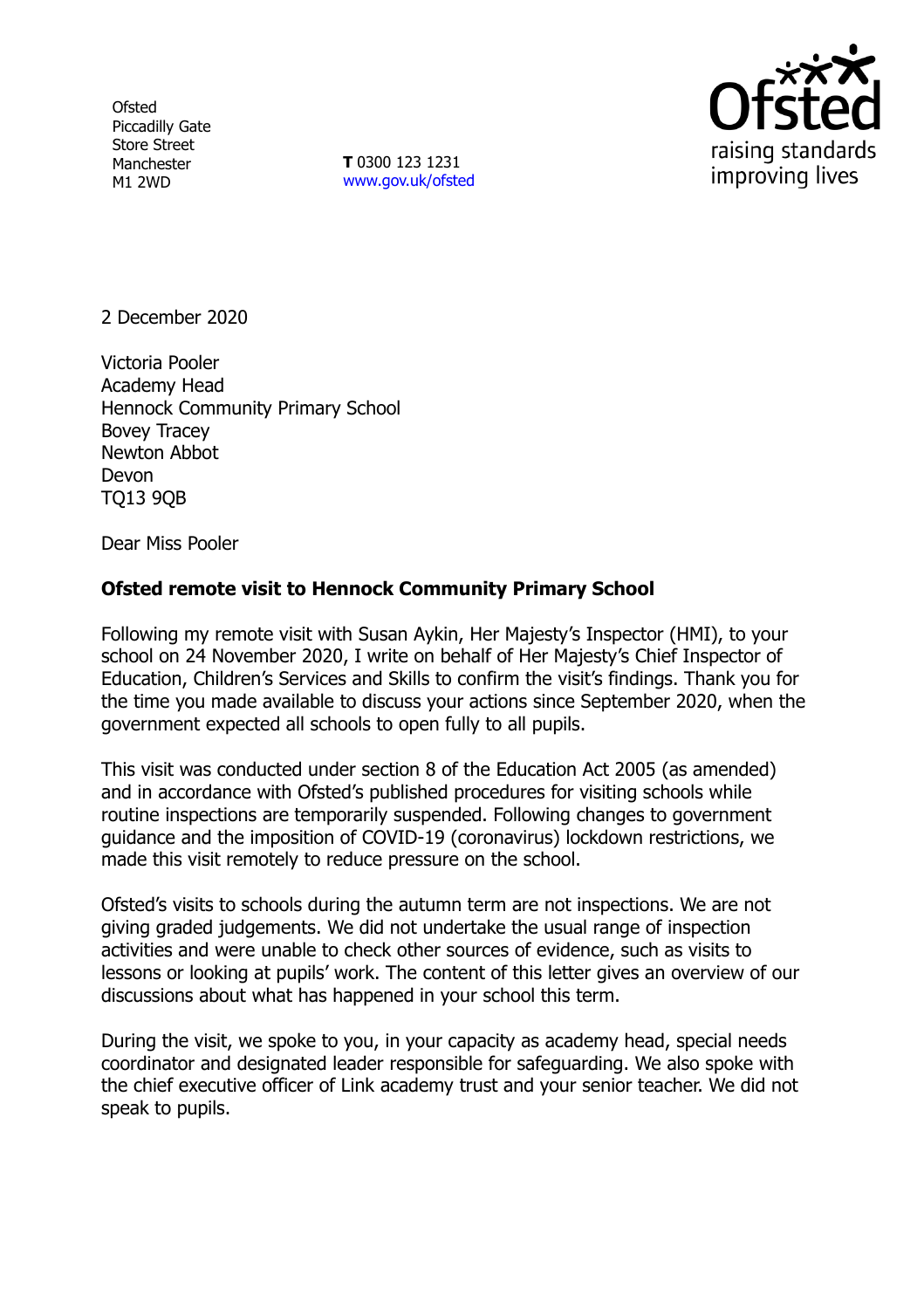

## **Context**

Her Majesty's Chief Inspector of Education, Children's Services and Skills is leading Ofsted's work into how England's education system is managing the return to full education for pupils, following an extended break in formal schooling due to the COVID-19 pandemic.

In undertaking this focused work, HMI are visiting a broad range of schools. HMI will visit a sample of:

- approximately 1,200 schools across all Ofsted grades (outstanding, good, requires improvement and inadequate)
- maintained schools, academies and free schools, special schools and centres of alternative provision, including those in cities, and coastal, town or rural communities.

The information from this visit will feed into Ofsted's national reporting so that the insights can be shared with the government and the education sector. We did not find any significant concerns during the visit. In such a case, an inspection report would be published on our website and available to parents and carers.

We did not consider your response to COVID-19 during the spring and summer terms 2020, when the school was not open to all pupils.

## **From this visit, inspectors noted that:**

- Since September 2020, just under 10% of pupils have relied on remote education. Each pupil's absence has been for a maximum of two days.
- Pupils are learning most subjects in the school's curriculum. Pupils in Years 3 to 6 are not currently learning Spanish.
- Teachers have assessed pupils' knowledge in phonics (letters and the sounds they represent), reading, writing and mathematics.
- Teachers are giving pupils daily opportunities to practise their writing. They are also providing activities to support pupils' accurate use of spelling, punctuation and grammar.
- Staff are reteaching some of the phonics that pupils are struggling to remember from the previous academic year. Some pupils, who are further behind, are receiving extra support to catch up.
- In reading, teachers are providing more opportunities for pupils to understand and answer questions about what they have read. They are also supporting pupils to extend their vocabulary.